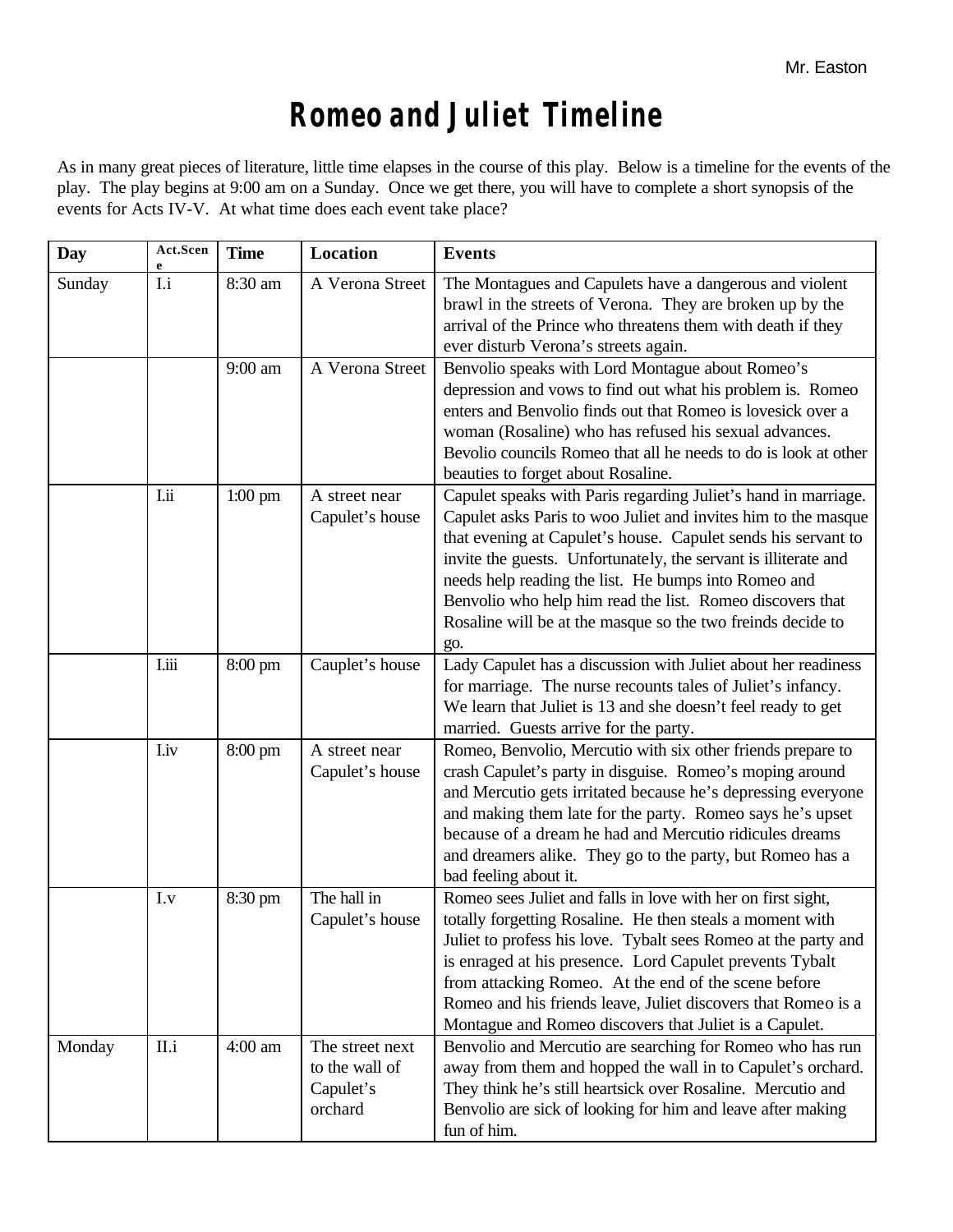|         | II.ii   | 4:30 am            | Capulet's<br>orchard beneath<br>Juliet's balcony | The famous balcony scene in which Romeo and Juliet profess<br>their love for each other. Juliet tells Romeo that if he is<br>serious about his love he must marry her. She will send the<br>nurse to find him at 9:00 am to see if he is serious about<br>marrying her.                                                                                                                                                                                                                                                                                                                                                                                                           |
|---------|---------|--------------------|--------------------------------------------------|-----------------------------------------------------------------------------------------------------------------------------------------------------------------------------------------------------------------------------------------------------------------------------------------------------------------------------------------------------------------------------------------------------------------------------------------------------------------------------------------------------------------------------------------------------------------------------------------------------------------------------------------------------------------------------------|
|         | II.iii  | $6:00$ am          | Friar Laurence's<br>cell                         | Frier Laurence is thinking about the properties of his herbs<br>and man when Romeo appears and tells the Friar all about<br>Juliet and hi plans to marry her. Friar Laurence thinks that<br>they have rushed into this with no thought and thinks that their<br>love is too hasty and disastrous. However, agrees to marry<br>them because he hopes it will end the feud between the<br>Capulet's and Montagues.                                                                                                                                                                                                                                                                  |
|         | II.iv   | 12:00 pm           | A street                                         | Romeo catches up with his pals, Bevolio and Mercutio and<br>trades insults with them. They are amazed at the cahnge in<br>Romeo. We learn also how much Mercutio despises Tybalt<br>because Tybalt is a fancy fencer with no real manly traits.<br>The Nurse arrives and Romeo tells the nurse to have Juliet<br>sent to Friar Laurence's cell for marriage.                                                                                                                                                                                                                                                                                                                      |
|         | II.v    | 12:15 pm           | Capulet's<br>orchard                             | The Nurse returns and take sher sweet time telling Juliet that<br>Romeo indeed wishes to marry her and is waiting for her in<br>Friar Laurence's cell.                                                                                                                                                                                                                                                                                                                                                                                                                                                                                                                            |
|         | II.vi   | $1:00$ pm          | Friar Laurence's<br>cell                         | Romeo and Juliet are married                                                                                                                                                                                                                                                                                                                                                                                                                                                                                                                                                                                                                                                      |
|         | III.i   | $2:00 \text{ pm}$  | A public place in<br>Verona                      | The big fight. Mercutio is slain. Tybalt is slain. Romeo is<br>banished.                                                                                                                                                                                                                                                                                                                                                                                                                                                                                                                                                                                                          |
|         | III.ii  | $6:00$ pm          | Capulet's<br>orchard                             | The nurse breaks the news of Tybalt's death to Juliet. Juliet<br>expresses many confused emotions and concludes that she<br>must committ suicide is Romeo is banished. The nurse<br>persuades her to wait until she has brought Romeo to her.                                                                                                                                                                                                                                                                                                                                                                                                                                     |
|         | III.iii | $9:00 \text{ pm}$  | Friar Laurence's<br>cell                         | Romeo bemoans his fate and talks of suicide. Friar Laurence<br>scolds Romeo for his unmanly weakness and tells him he<br>should be happy that he's gotten off so easy. Friar Laurence<br>convinces Romeo to go and see Juliet to consummate their<br>marriage and then afterward, they will figure out a way to<br>bring him back from exile and make things all right. Romeo<br>feels comforted by this idea and goes to be with Juliet.                                                                                                                                                                                                                                         |
|         | III.iv  | $11:00 \text{ pm}$ | Capulet's house                                  | Capulet in his grief and confusion decides that Juliet should<br>marry Paris on Thursday.                                                                                                                                                                                                                                                                                                                                                                                                                                                                                                                                                                                         |
| Tuesday | III.v   | 6:00 am            | Juliet's room                                    | Romeo and Juliet wake up together the next day. Romeo<br>must leave or be captured and put to death. As he leaves,<br>Juliet has a premonition of Romeo in a tomb. Juliet is told by<br>her mother that her father intends to marry her to Paris on<br>Thursday. Juliet is shocked and outraged and refuses, vowing<br>to marry her enemy before Paris. Lord Capulet becomes<br>enraged by her lack of gratitude and threatens to throw her<br>from the house if she disobeys. The Nurse offers no comfort<br>but tells Juliet she should marry Paris because he's a better<br>catch. Juliet vows to never again trust the nurse and leaves<br>to seek Friar Lawrence for advice. |